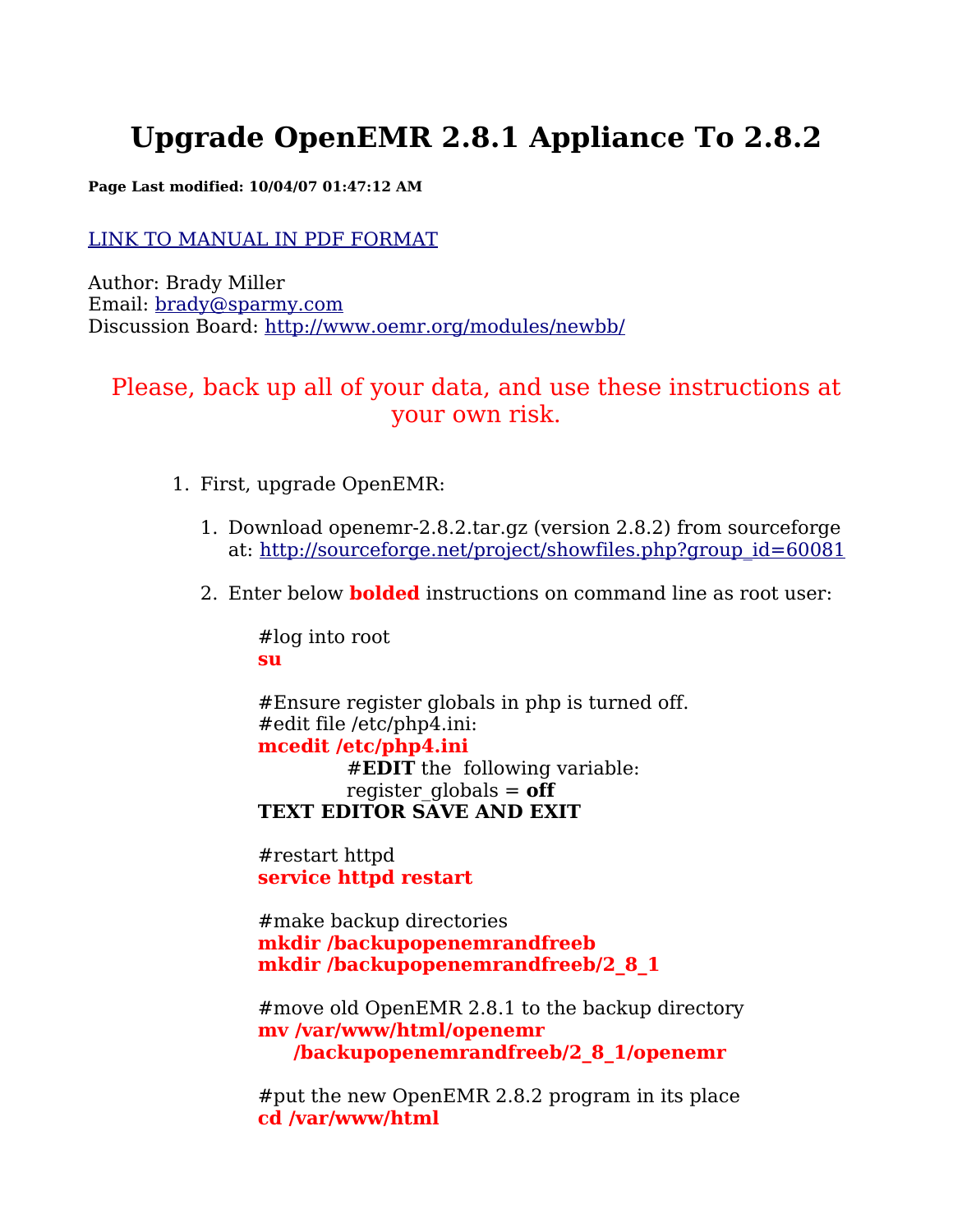**tar pxzvf /location/to/tar/openemr-2.8.2.tar.gz mv openemr-2.8.2 /var/www/html/openemr**

#secure OpenEMR **chown -Rf root:root openemr**

#Need to change some file/folder ownerships **chown apache:apache -R /var/www/html/openemr/interface/main/calendar/mod ules/PostCalendar/pntemplates/cache chown apache:apache -R /var/www/html/openemr/interface/main/calendar/mod ules/PostCalendar/pntemplates/compiled chown apache:apache -R /var/www/html/openemr/library/freeb**

#Restore the original scanned documents directory **cp -fr**

**/backupopenemrandfreeb/2\_8\_1/openemr/documents /var/www/html/openemr/**

#Change file-folder permissions of documents directory **chown apache:apache -R /var/www/html/openemr/documents**

#Now for the hardest part of the upgrade; editing the new config files. There are five files that need to be compared to your old config files: **openemr/interface/globals.php**, **openemr/library/sqlconf.php**, openemr/library/sqlledger.inc, **openemr/includes/config.php**, and **openemr/library/acl.inc** . The below instructions are specific for the openemr 2.8.1 appliance(only the **bolded** files above require changing or copying). If you have made your own changes to the config files, then I'd recommend comparing them to ensure no other changes are needed. We will replace one file with the previous 2.8.1 config file and will edit three of the new 2.8.2 config files.

#replace new /var/www/html/openemr/library/sqlconf.php file with the old 2.8.1 file

**cp**

**/backupopenemrandfreeb/2\_8\_1/openemr/library/sqlc onf.php /var/www/html/openemr/library/sqlconf.php**

#edit file /var/www/html/openemr/interface/globals.php: **mcedit /var/www/html/openemr/interface/globals.php** #edit the following **bolded** variables : \$sl\_dbname = '**openemr**'; // sql-ledger database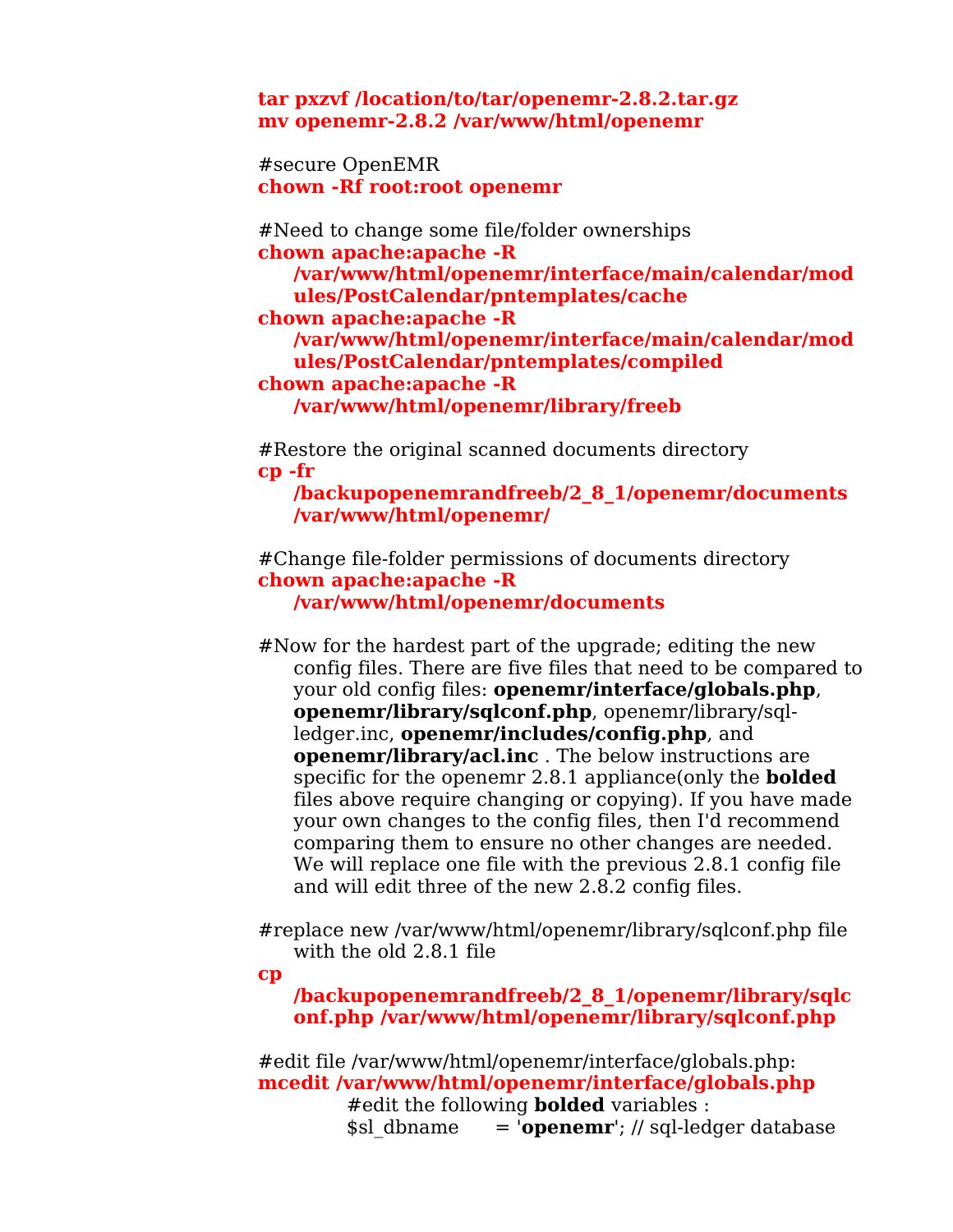<span id="page-2-1"></span>name

\$sl\_dbpass = '**sql-ledger-password**'; // sql-ledger database login password (click [link](#page-2-1) for default above password, which is the PostgreSQL database password, and should be 'sqlledger' )

#### **TEXT EDITOR SAVE AND EXIT**

#edit file /var/www/html/openemr/includes/config.php: **mcedit /var/www/html/openemr/includes/config.php**

#edit the following **bolded** variables :

\$GLOBALS['oer\_config']['ws\_accounting']['enabled'] = **true**;

\$GLOBALS['oer\_config']['ws\_accounting']['username'] = "**openemr**";

<span id="page-2-0"></span>\$GLOBALS['oer\_config']['ws\_accounting']['password'] = "*openemrpassword*"; (click <u>[link](#page-2-0)</u> for default above password, which is sql-ledger 'openemr' user password, and should be "openemr")

- \$GLOBALS['oer\_config']['ws\_accounting']['url\_path']  $=$  "**https://"**.
	- \$ SERVER["SERVER\_NAME"] . "/sql-
- ledger/login.pl";

#### **TEXT EDITOR SAVE AND EXIT**

#edit file /var/www/html/openemr/library/acl.inc: **mcedit /var/www/html/openemr/library/acl.inc**

#uncomment below line and edit the **bolded** variable: \$phpgacl\_location = "**/var/www/html/phpgacl**";

### **TEXT EDITOR SAVE AND EXIT**

#Backup the mysql database into backup directory. **mkdir /backupopenemrandfreeb/2\_8\_1/mysqldatabase mysqldump --opt --all-databases | gzip > /backupopenemrandfreeb/2\_8\_1/mysqldatabase/mysql \_backup.gz**

#Upgrade the mysql database **mysql openemr < /var/www/html/openemr/sql/2\_8\_1-to-2\_8\_2\_upgrade.sql**

#**OPTIONAL** If you want to change to the new "concurrent frames look"(check out the demos to decide), then you will need to edit the file

/var/www/html/openemr/interface/globals.php:

**mcedit /var/www/html/openemr/interface/globals.php** #edit the below **bolded** variable : \$GLOBALS['concurrent\_layout'] = **true**;

**TEXT EDITOR SAVE AND EXIT**